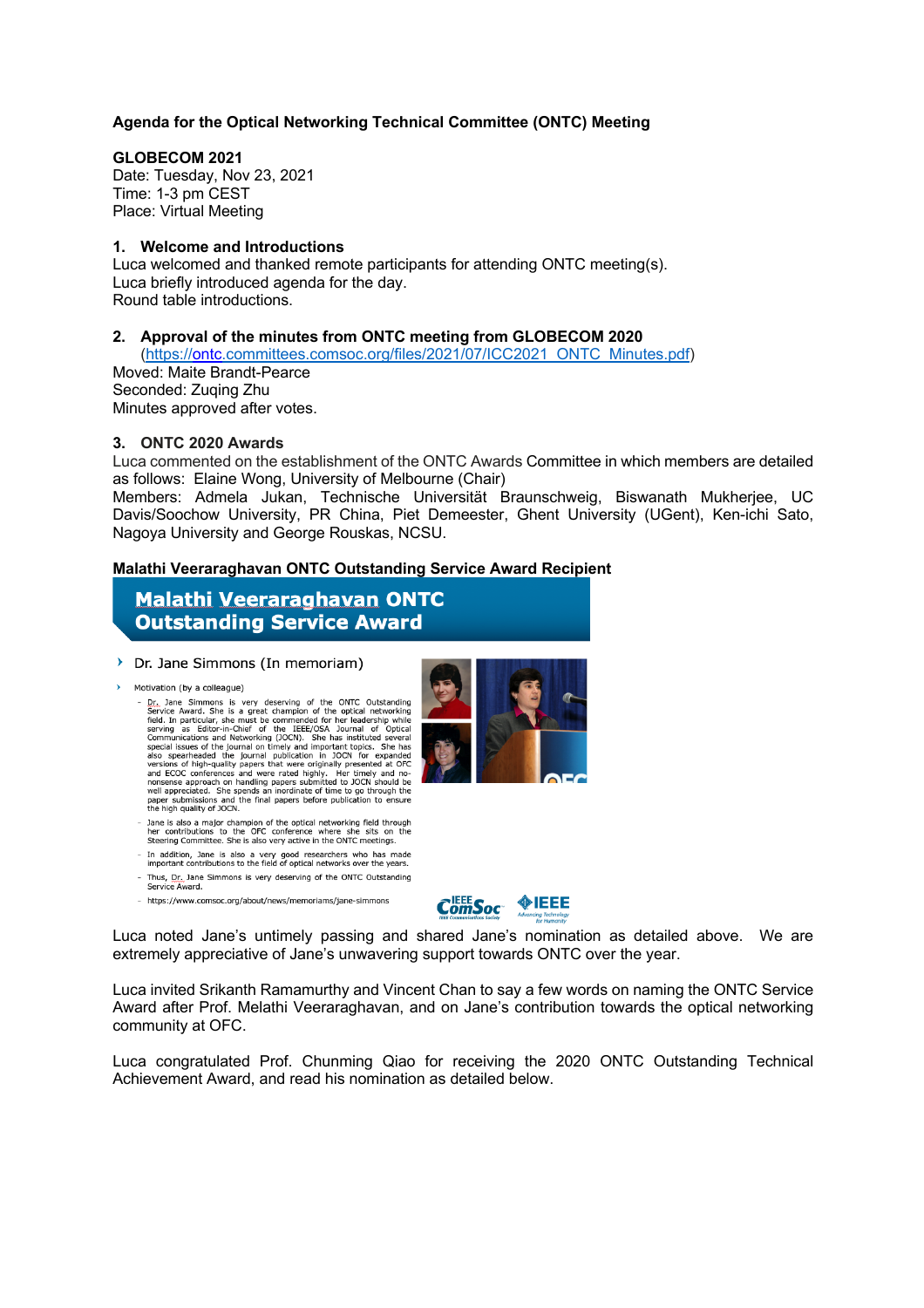

- Prof. Chunming Qiao, The State<br>Univeristy of New York at Buffalo  $\lambda$
- Citation: "For pioneering research on optical burst switching (OBS)"







## **4. ONTC Secretary Election**

Luca commented that secretary elections will be held online mid-December but the platform (emails or IEEE voting system) is yet to be decided. To elect the new secretary, a new nomination sub-committee has to be established and there needs to be at least 2 candidates.

The following Nomination Subcommittee has been set up (all former ONTC Chairs) comprising Ioannis Tomkos, University of Patras (Chair), Biswanath Mukherjee, UC Davis/Broadband Research & Innovation (IBRI) at Soochow University in China, (Committee consultant), Jason Jue, The University of Texas at Dallas, Byrav Ramamurthy, University of Nebraska Lincoln, Sureah Subramaniam, George Washington University, Admela Jukan, TU Braunschweig, George Ruskas, North Carolina State University and Xiaojun (Matt) Cao, Georgia State University.

The Nomination Subcommittee will solicit candidates (15 days before election) and will organise voting and finalize decision process.

## **5. ICC and GLOBECOM conference updates**

Luca briefed on the state of submission and accepted papers for GLOBECOM 2021 and ICC 2022. Thanked community for helping increase the reach of the CfP from Rudra Dutta.

## **GLOBECOM 2021, Dec 7-11, Madrid, Spain**

#### ONS Chairs:

- Mauro Biagi (Università La Sapienza, Roma)
- Rudra Dutta (NCSU, USA)  $\rightarrow$  stepped down and replaced by Jaafar Elmirghani (University of Leeds, UK)
- **Submissions** 
	- o 61 Papers: 29 networks, 32 systems
- Accepted
	- o 22 papers: 10 networks, 12 systems

## **ICC 2022, 16-20 May, Seoul, S. Korea**

- ONS Chairs:
	- Marco Ruffini (Trinity College Dublin)
	- Steve Hranilovic (McMaster University)
	- Submissions
		- o 46 Papers: 20 networks, 26 systems
	- Accepted: reviews ongoing

## **6. Other Conference updates**

• OFC 2022, March 6-10, San Diego, CA, USA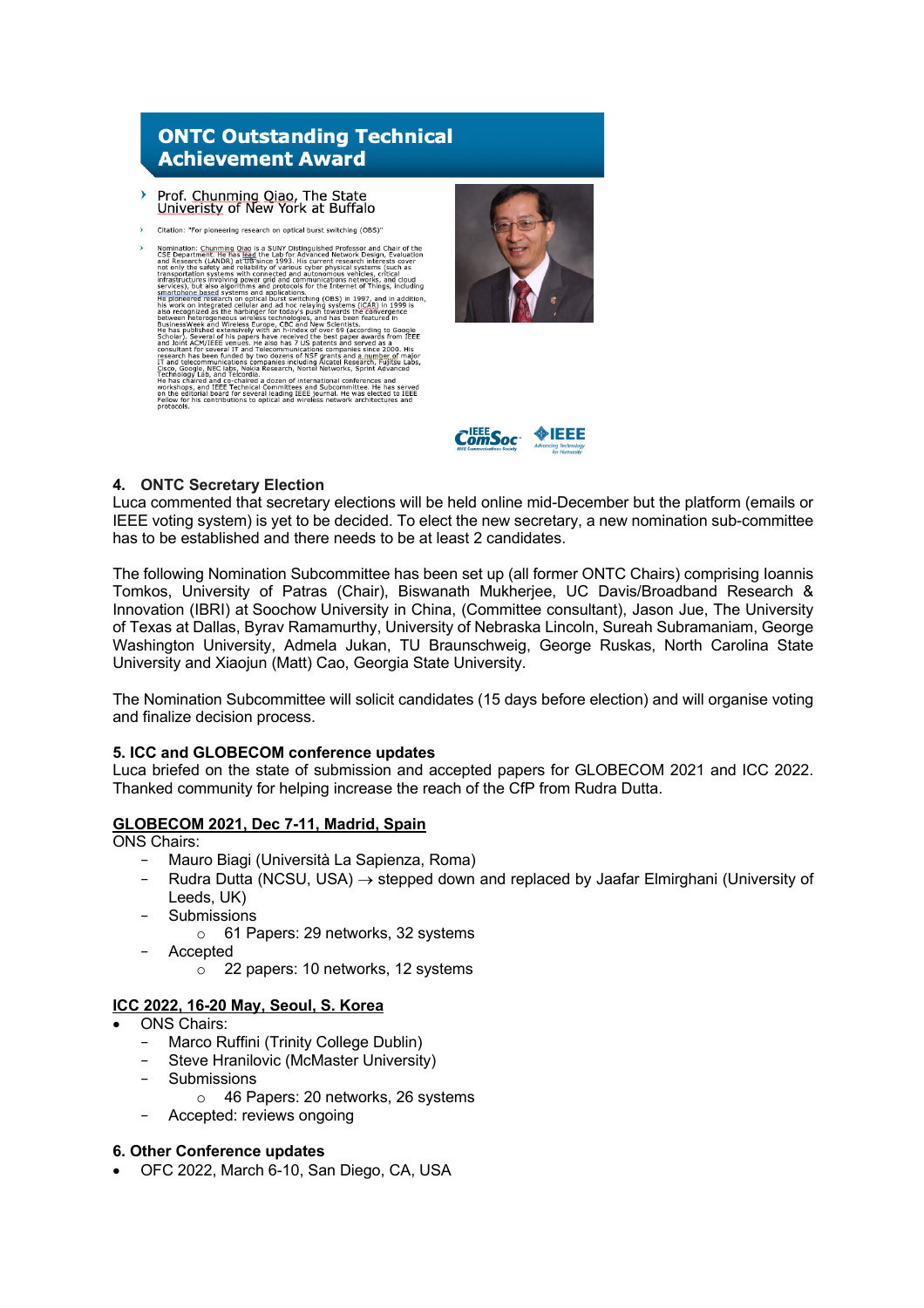- OFC 2022, Paolo commented on N3 being top 3 SCs for submission number. Demo zone received 27 submissions. Paper ranking and acceptance underway. Marco reported on N4 being 41 submission, down from 20% based on previous year.
- ICC 2022, May 16-20, Seoul, Korea,
- ECOC 2022, Sep. 18-22, Basel, Switzerland
- Globecom 2022, December 4-8, Rio De Janeiro, Brasil
	- § Suresh Subramanian, The George Washington University, Washington D.C.
	- § Anas Chaaban, School of Engineering, Faculty of Applied Science, UBC
	- OFC 2023, March 5-9, 2023, San Diego, CA, USA
- ICC 2023, May 28-June 1, Rome, Italy
	- § Raul Munoz, CTTC, Spain
		- § Murat Yuksel, University of Central Florida, Orlando, USA
- ECOC 2023, UK
- Globecom 2023, December 4-8, Kuala Lumpur, Malaysia
	- NOMINATIONS OPEN (Deadline Nov. 30, 2021)
- OFC 2024, March 24-28, San Diego, CA, USA
- ICC 2024, 9 13 June 2024, Denver, Colorado, USA
- ECOC 2024, Germany
- Globecom 2024, TBD
- ICC 2025, 8 14 June 2025, Montreal, QC, Canada
- ONTC co-sponsored
	- 26th International Conference on Optical Network Design and Modelling (ONDM 2022) (May 16-19, 2022, Warsaw, Poland)
		- § Submission Deadline: Jan. 16, 2022
		- § https://ondm2022.com/
	- The 31st International Conference on Computer Communications and Networks (ICCCN 2022) (July 25 - July 28, 2022, Waikiki Beach, Honolulu, HI, USA)
		- § Submission Deadline: February 20, 2022
		- § http://www.icccn.org/icccn21/index.html
	- OECC/PSC 2022 (Jul. 3-7, 2022, Toyama, Japan)
		- § Submission Deadline: February 28, 2022
	- **IEEE ANTS** 
		- 13-16 December 2021 in Hyderabad, India
		- § https://ants2021.ieee-comsoc-ants.org

Luca commented that if anyone has any conference CfP to advertise, please contact Chair and/or use the ONTC mailing list.

## **7. Journal updates and reports**

- IEEE Communications Magazine has a Series on "Optical Communications and Networks"
	- Zuqing commented that paper can be submitted anytime during a year, and if accepted, it will be published in the first time slot available for the Series (three issues a year normally)
	- https://www.comsoc.org/publications/magazines/ieee-communicationsmagazine/cfp/optical-communications-and-networks
	- Zuqing will be stepping down as Series Editor at the end of the year.
- IEEE Networking Letters continuous submission
	- https://www.comsoc.org/publications/journals/ieee-lnet
- JOCN
	- New Editor-in-Chief: Dr. Andrew Lord, BT
- JLT updates
	- JLT Special Issues
	- o Multi-Band Optical Networks (submission open, deadline Nov. 30, 2021)
	- o Microwave Photonics (submission open, deadline Feb. 28, 2022)
	- o Integrated Photonics for Quantum Applications (submission open, deadline Mar. 28, 2022)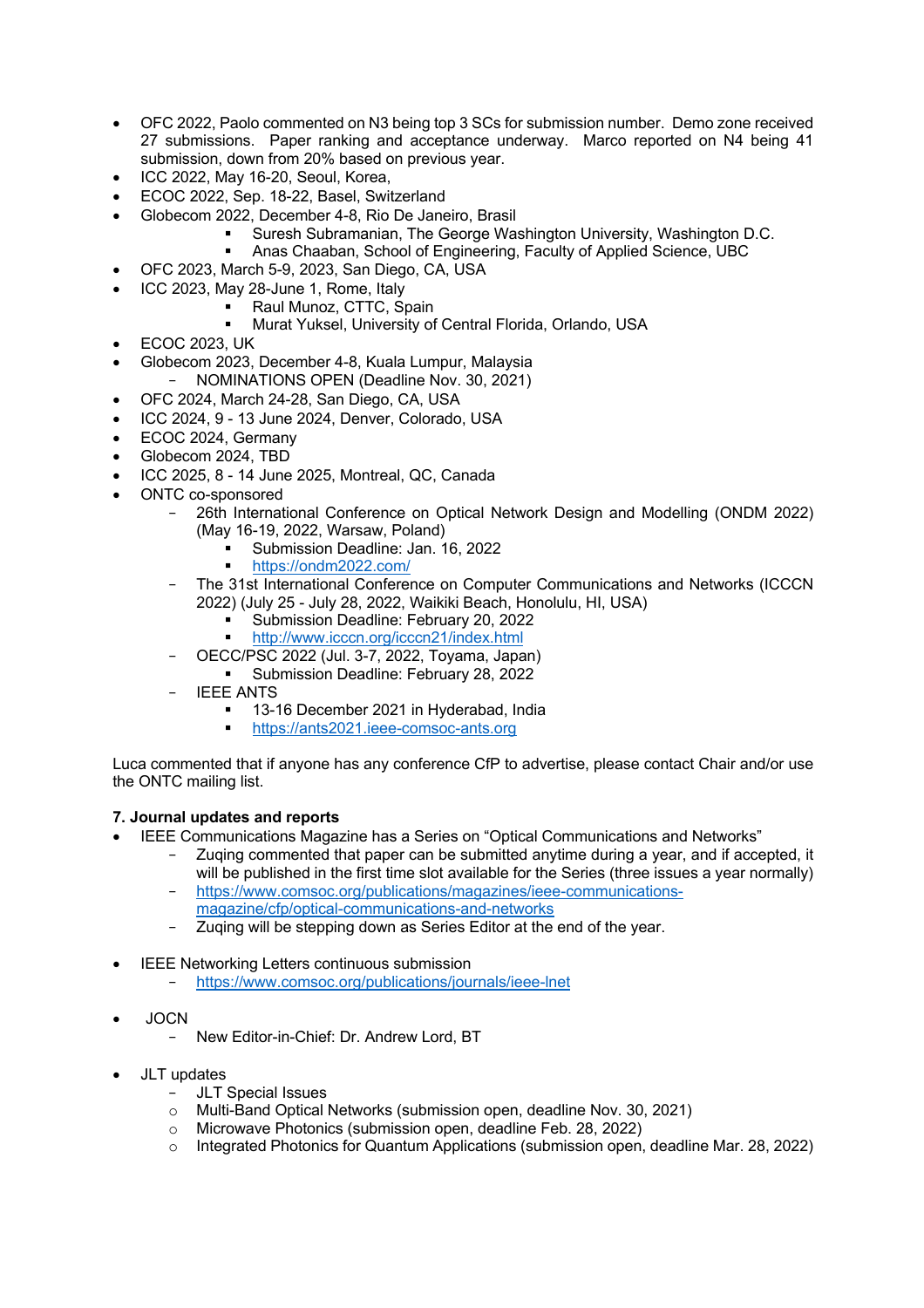#### **8. Other business and adjournment**

Luca highlighted the upcoming periodic ONTC recertification. He has provided document to highlight ONTC related contributions through link provided through e-mail (due date Dec. 8, 2021)

#### **9. Farewell from Luca Valcarenghi**

"Dear All, my term as ONTC chair is close to its end. Thanks a lot for your support during these difficult times. I wish ONTC a bright restart with the new ONTC chair Zuging Zhu, the new ONTC co-chair Elaine Wong and the new, to be elected, ONTC secretary."

For Luca, his highlights were the reintroduction of Frontiers in Research talks - more science at the ONTC meetings, but the low points were the loss of Malathi and Jane, COVID-19 and the fading attention/interest for optics (or ONTC) by ComSoc.

Zuqing Zhu, Elaine Wong and Vincent Chan thank Luca for his tenacity and leadership for the past two years.

| <b>Attendees</b>      |
|-----------------------|
| <b>Name</b>           |
| Luca Valcarenghi      |
| Zuqing Zhu            |
| Vincent Chan          |
| Deep Medhi            |
| Koteswararao Kondepu  |
| Luca Valcarenghi      |
| Lena Wosinska         |
| Paolo Monti           |
| Filippo Cugini        |
| Maite Brandt-Pearce   |
| Imran Shafique Ansari |
| Reza Nejabati         |
| <b>Yusuke Hirota</b>  |
| <b>Elaine Wong</b>    |
| Andrea Bianco         |
| Suresh Subramaniam    |
| Cyn Sikora            |
| Fen Zhou              |
| Marco Ruffini         |
| Nelson Fonseca        |
| Pascal Lorenz         |
| Krzystof Walkowiak    |
| Srikanth Ramamurthy   |